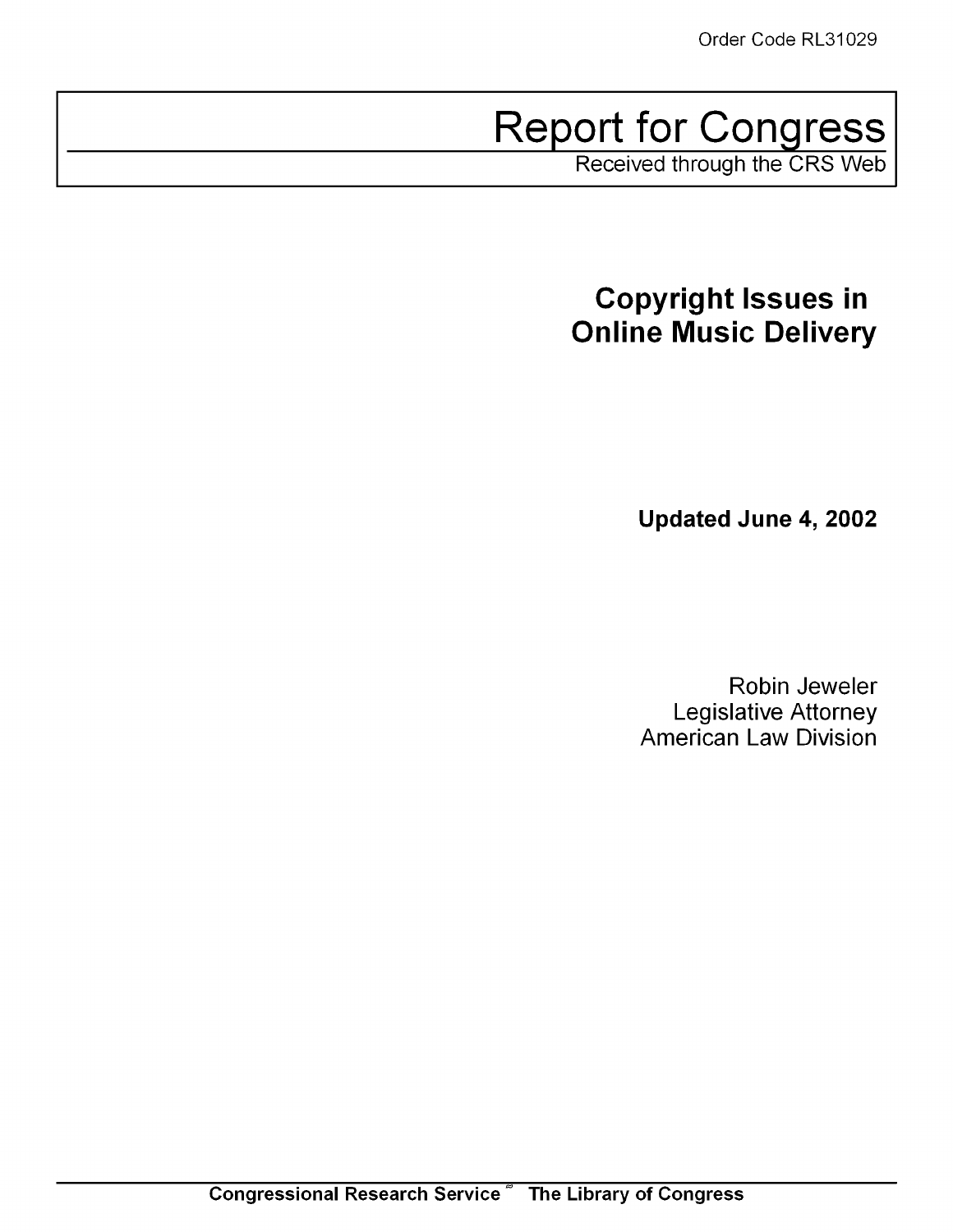### Copyright Issues in Online Music Delivery

### **Summary**

Early in the  $107<sup>th</sup>$  Congress, both the House and Senate Judiciary Committees held hearings on online music. The Committees' goals were to obtain information about the interaction of technology and business surrounding the development of online music services.

The multiplicity of licensing requirements led several online services to call for simplified music licensing on the Internet through "compulsory licensing." When the law creates a compulsory license, parties thereto need not negotiate its availability or terms. When statutory requirements are satisfied, the license is available at statutory rates.

Although there are several types of "compulsory" or "statutory" licenses created by the U.S. copyright laws, 17 U.S.C. § 101 *et seq.,* there are not, at this time, any legislative proposals to create *a general* compulsory license for transmission of music over the Internet.

Two relatively recent laws, however, the Digital Performance Right in Sound Recordings Act (DPRA), which was amended by the Digital Millennium Copyright Act (DMCA), presently control several aspects of compulsory licensing necessary for digital music transmission. 17 U.S.C. § 114 establishes statutory licenses for the public performance of qualified digital audio transmissions. 17 U.S.C. § 112 establishes a statutory license for ephemeral copies of digital transmissions. 17 U.S.C. § 115 creates a compulsory license, referred to as a "mechanical" license, for reproductions of songs and digital phonorecord deliveries over the Internet. Implementation of these provisions is difficult, and often contentious, given their complexity and the challenge of applying them to new and evolving technologies and businesses.

This report gives a brief overview of the basic elements of music licensing and surveys recent developments in the U.S. Copyright Office's implementation of the DMCA. It notes the Copyright Office's DMCA § 104 Report and its interpretation of compulsory licensing provisions under 17 U.S.C. §§ 114, 112, and 115. It reviews preliminary and final rulemaking decisions concerning webcasting, including statutory royalty rates, notice and record keeping requirements, interactive services, and digital phonorecord deliveries. Finally, it surveys legislation focusing on online music introduced in the  $107<sup>th</sup>$  Congress.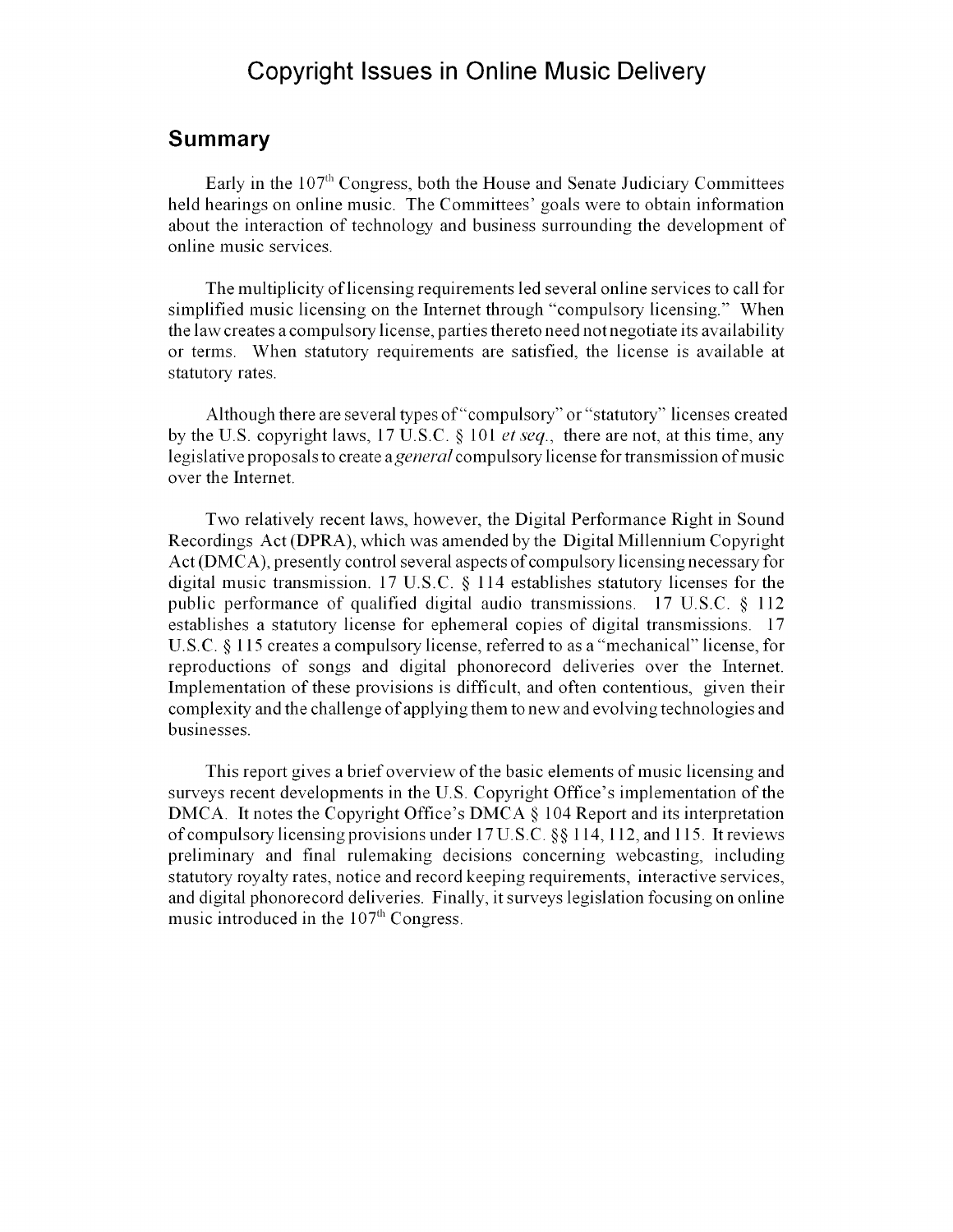## **Contents**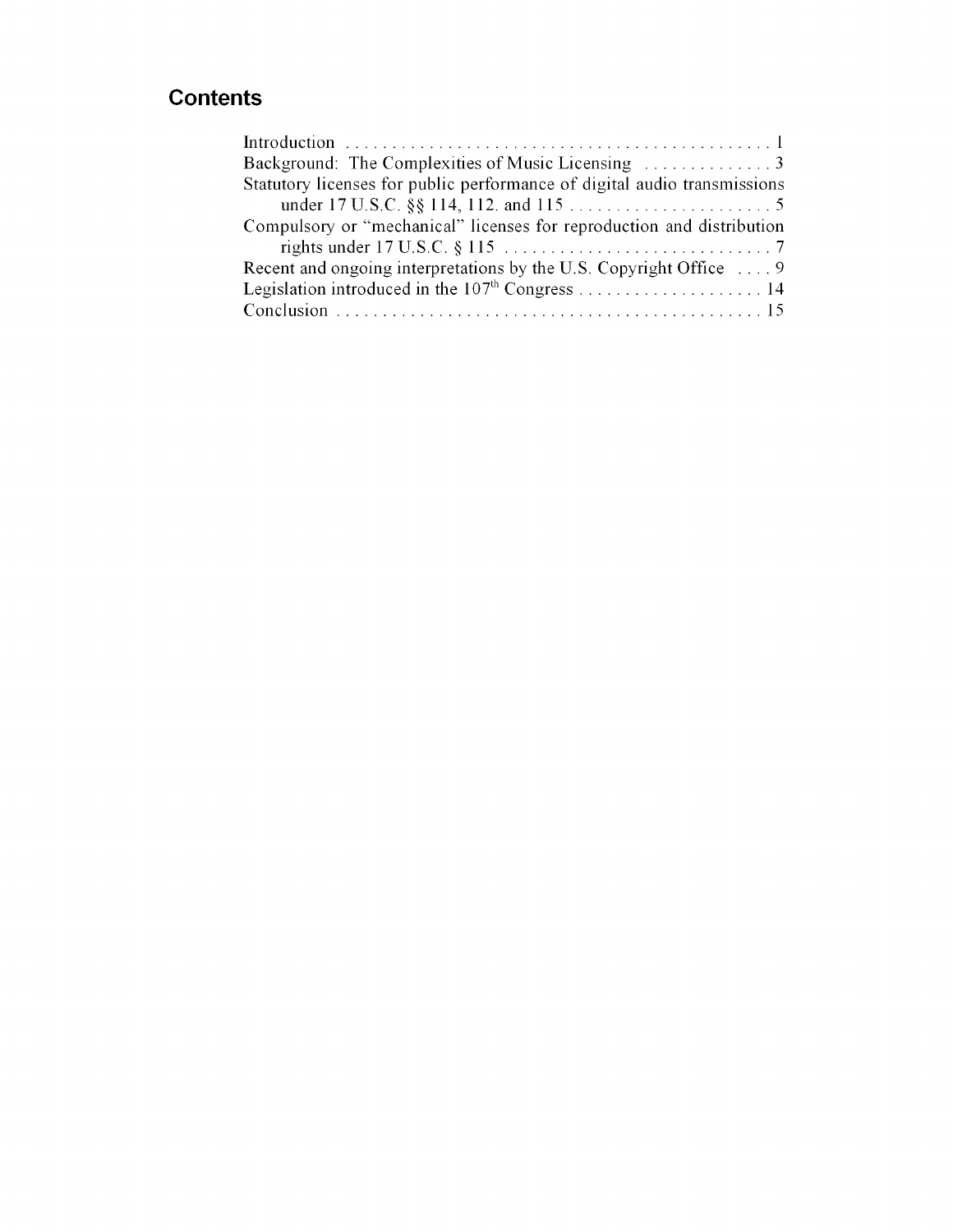# Copyright Issues **in Online Music Delivery**

**Introduction.** At the height of its popularity, Napster captured the public's fancy. For many, especially young people and college students, Napster became synonymous with online music. It popularized music delivery over the Internet; it demonstrated the ease and convenience with which consumers could select songs from vast music repertories; and, it made what had been the unrealized notion of completely customized, personal music CDs a reality. In copyright infringement litigation of widespread interest, the federal courts ruled that Napster violated the copyright interests of the music industry and performing artists whose songs were being freely exchanged.<sup>1</sup>

But the wide-spread popularity of Napster made its mark. As a result, the avowed goal of those within and without the music industry is to see the development of convenient, meaningful, and *lawful* access to services on the Internet.<sup>2</sup>

Early in the  $107<sup>th</sup>$  Congress, both the House and the Senate held hearings on the legal and technical obstacles to streamlined and expanded online music delivery. On April 3, 2001, the Senate Judiciary Committee held a hearing entitled "Online Entertainment: Coming Soon to a Digital Device Near You."<sup>3</sup> The Committee took testimony from representatives of the music industry and online music services. The Committee's aim was to elicit information about the interaction of technology and business surrounding the development of online music delivery, not to formulate new legislation to regulate it.

Among those who testified were Hank Berry, Interim **CEO** of Napster, and Robin Richards, President of MP3.com. Both companies were sued successfully by the music industry for copyright infringement. Attempting to comply with the court's orders, Mr. Berry addressed the difficulty of obtaining information on copyright ownership rights and the general complexities of music licensing.

Robin Richards of MP3.com discussed the difficulties obtaining copyright clearance faced by his company's music storage "locker" service, MyMP3.com.

 ${}^{1}$ A&M Records, Inc. v. Napster, Inc., 239 F.3d 1004 (9<sup>th</sup> Cir. 2001). Press accounts indicate that Napster was recently acquired by Bertelsmann AG and is likely to file for reorganization under chapter 11 of the U.S. Bankruptcy Code. *See,* Nick Wingfield. *Napster Gets a Reprieve - Bertelsmann Deal Won't Solve All ofMusic Site's Woes,* WALL STREET JOURNAL EUROPE, May 21, 2002 *available at* PROQUEST, Newspaper Library.

*<sup>&#</sup>x27;Copyright Conference Panelists Say Digital Rights Management, Education, Access Key to Content Protection,* 61 **BNA** PATENT, TRADEMARK & COPYRIGHT J. 625 (Apr. 27, 2001).

<sup>&</sup>lt;sup>3</sup>The House Subcommittee on Courts, the Internet and Intellectual Property held an oversight hearing entitled "Music on the Internet" on May 17, 2001.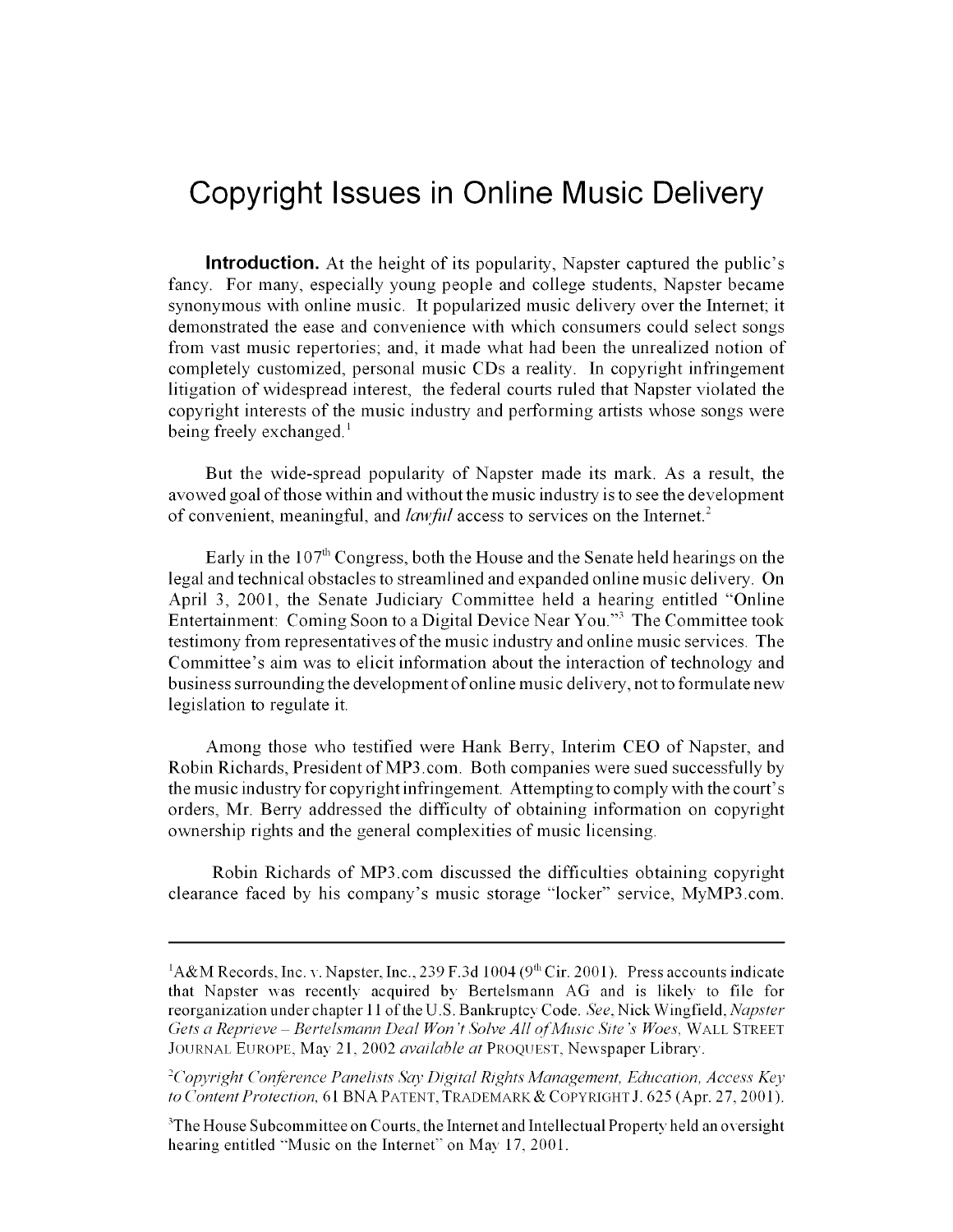MyMP3.com is designed to allow consumers to use Internet-connected devices to listen to CDs that they have previously purchased. With respect to Internet music transmissions, Mr. Richards referred to several different copyright authorizations required:

[A]lthough we disagreed with the interpretation of the copyright law put forward by the record labels and publishers, our desire to get our service back up and running led us to enter into very costly agreements covering all of their claims. We have agreed to pay for converting the CDs that we purchase into MP3 format. We have agreed to pay for performing both the sound recordings and the songs contained on those CDs. And we have even agreed to pay the publishers for the temporary, momentary "buffer" copy that automatically is made (and deleted) each time someone listens to their own music out of their MyMP3.com locker. Yet, today, nearly six months after signing the last of these agreements, we haven't been able to obtain all of the licenses that the copyright owners insist we must have before we can fully relaunch the My.MP3.com service.<sup>4</sup>

The multiplicity of licensing requirements for online music led several business consumers and online music services to call for simplified music licensing on the Internet through "compulsory licensing." The recording industry expressed their concerns over the necessity of a secure means to transmit music electronically; and members of the general public (and the Congress) expressed their impatience with the pace of development for online music delivery.

When the law creates a compulsory license, parties thereto need not negotiate its availability or terms. When statutory requirements are satisfied, a compulsory license is available at statutory rates. Many copyright owners, and the U.S. Copyright Office, however, are generally against expanding compulsory licensing, particularly with respect to valuing rights in a cyberspace.<sup>5</sup> They contend that determining the commercial market value of the property is best established through contract negotiation, not regulatory rate-making.

Although there are several types of "compulsory" or "statutory" licenses created by U.S. copyright law, 17 U.S.C. § 101 *et seq.,* there are not, at this time, any legislative proposals to create *a general* compulsory license for transmission of music over the Internet.

Two laws, the Digital Performance Right in Sound Recordings Act (DPRA),<sup>6</sup> which was amended by the Digital Millennium Copyright Act ( $\text{DMCA}$ ),<sup>7</sup> control several aspects of compulsory licensing necessary for digital music transmission. **17**

<sup>&</sup>lt;sup>4</sup>Statement of Robin Richards before the Senate Judiciary Committee at [www.senate.gov/ $\sim$ judiciary/te04030/rr.htm].

*<sup>&</sup>quot;Leave Webcasting to the Marketplace Government, Industry Witnesses TellPanel,* 60 BNA PATENT, TRADEMARK & COPYRIGHT J. 164 (June 23, 2000).

<sup>&</sup>lt;sup>6</sup>P.L. 104-39 (Nov. 1, 1995).

P.L. 105-304 (Oct. 28, 1998).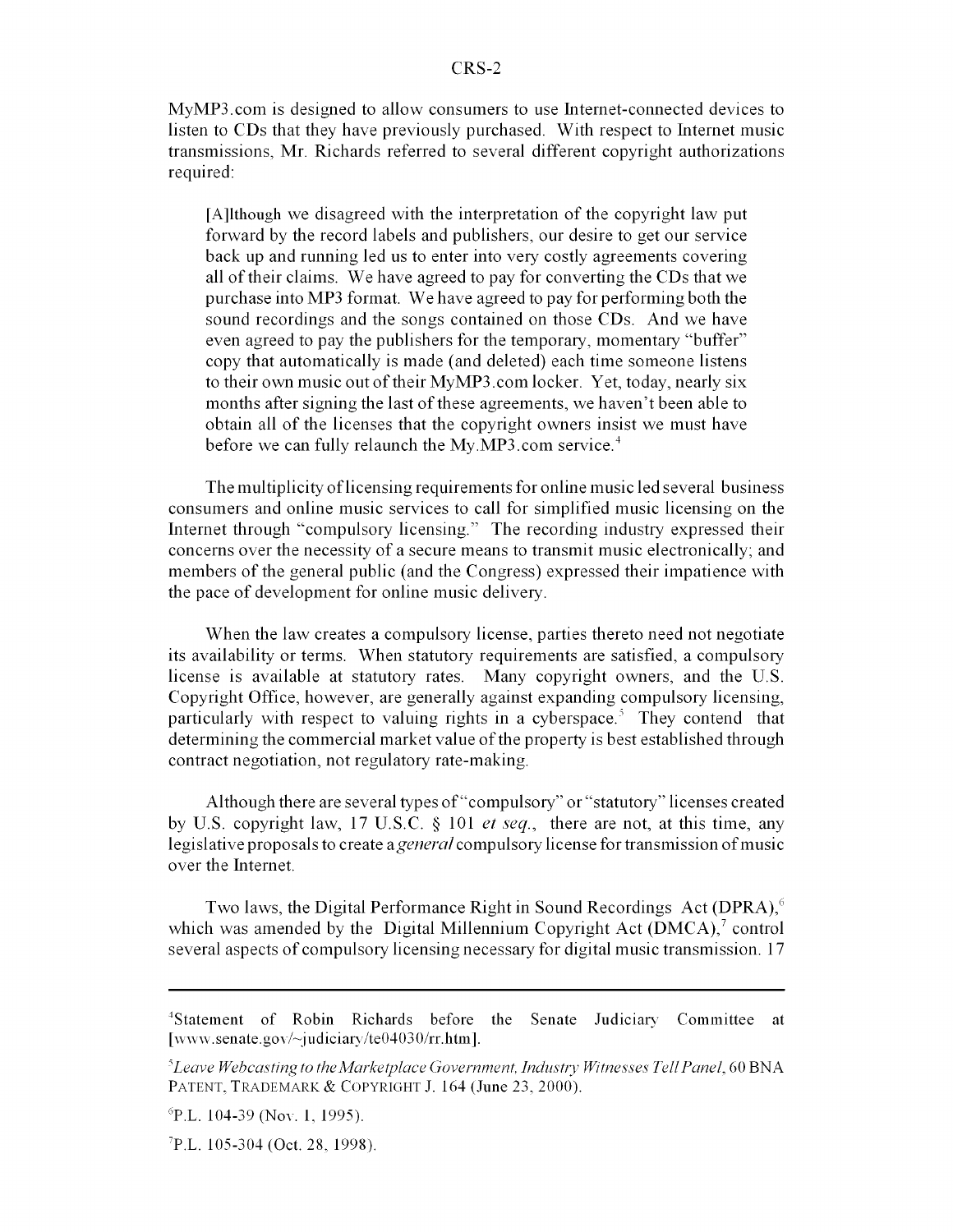U.S.C. § 114 establishes statutory licenses for the public performance of digital audio transmissions by qualified licensees. 17 U.S.C. § 112 establishes a license for the "ephemeral" or temporary copies necessary to effect a digital audio transmission. 17 U.S.C. § 115 creates a compulsory license, referred to as a "mechanical" license, for reproductions of songs and digital phonorecord deliveries over the Internet. Implementation of these provisions is proving difficult given their complexity and the challenge of applying them to new and evolving technologies and businesses.

Indeed testimony before the Senate Judiciary Committee evidenced a lack of consensus over many of the basic components of copyright rights relative to online music transmission. For example, parties disagree over the "new" statutory language of digital audio transmission and how traditional, protected activities such as "reproduction" and "public performance"should apply in an Internet environment.

This report gives a brief overview of the basic elements of music licensing and surveys recent developments in the U.S. Copyright Office's interpretation of compulsory licensing provisions under 17 U.S.C. §§ 112, 114 and 115.

**Background: The Complexities of Music Licensing.** While almost all people acknowledge an intellectual property ownership interest in those who contribute their creative talents to the world of music, few outside the music industry appreciate the legal complexity of copyright ownership interests and responsibilities. The Copyright Act confers discrete exclusive rights on different types of expressive media.

The owner of a musical composition (which is the underlying song on a sound recording) has the exclusive right to do or to authorize:

- *reproduction* of the copyrighted work;
- *preparation of derivative* works based on the copyrighted work;
- *distribution of copies* to the public by sale, rental, lease or lending;
- *performance* of the work *publicly*; and,
- *display* of the work *publicly*.<sup>8</sup>

The owners of rights in sound recordings have an exclusive right to control reproduction and distribution of their recordings, but they do *not* have the same public performance right as composers. In the case of sound recordings, the public performance right is qualified and limited. It covers

*\* performance of the work publicly byn means ofa digital audio transmission.*

 $817$  U.S.C. § 106(1)-(5).

 $917$  U.S.C. § 106(6).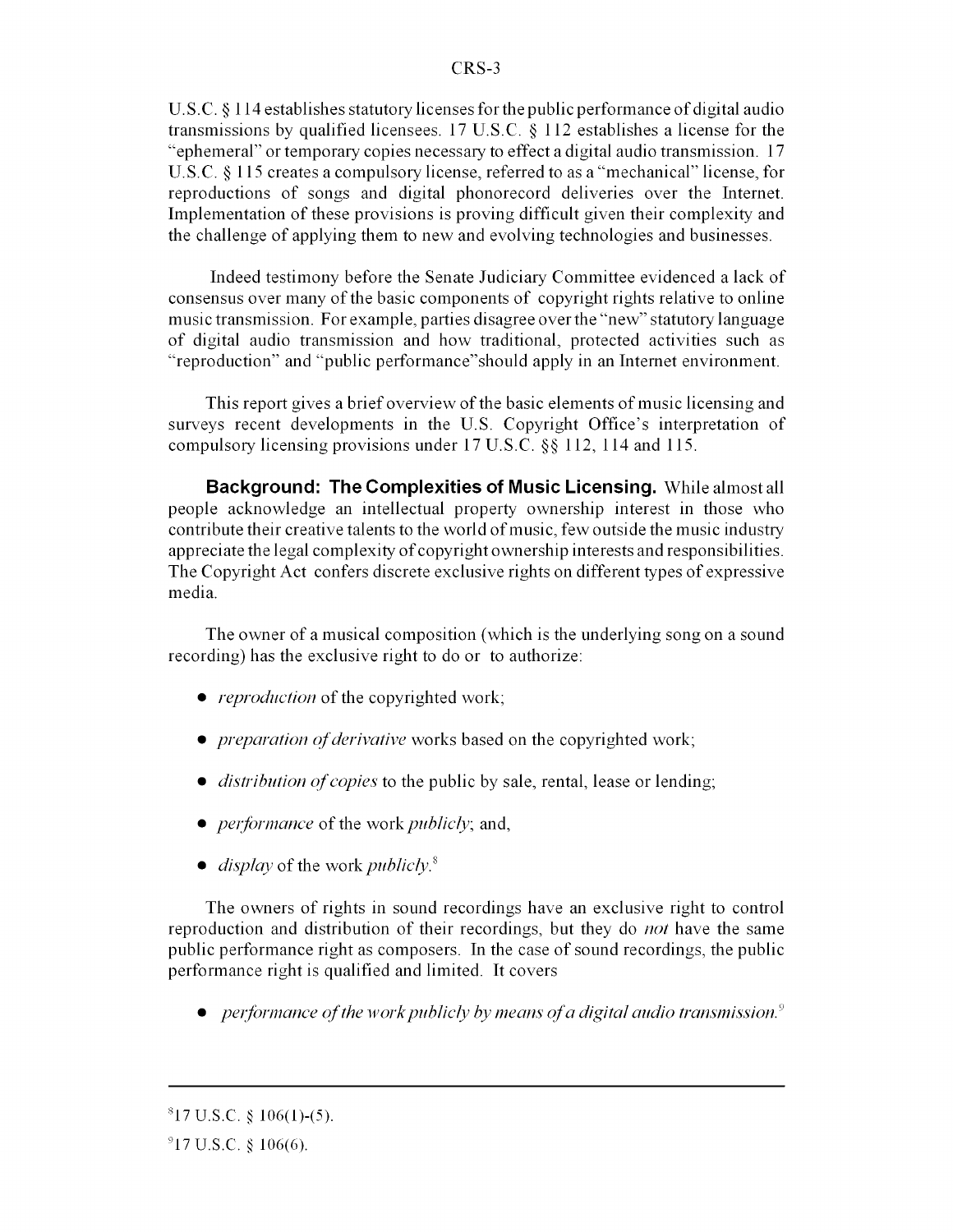**Cole Porter, Frank Sinatra, and "I've Got You Under My Skin".** Different exclusive rights attach to different uses and expressions of copyrighted work. The convergence of copyright interests in a sound recording is a prime illustration. An oft-cited example is that of Cole Porter's composition, the song *I've Got You Under My Skin.<sup>10</sup>* The copyright to a song is most often owned by the composer or a music publisher, in this case, Warner/Chappell Music, Inc."' In order to record a version of *I've Got You Under My Skin,* permission must be obtained from Warner/Chappell. Many performers have recorded different versions of it.

The copyright in a sound recording is most often owned by the recording artist or the recording studio. Frank Sinatra recorded a version, the copyright to which is owned by Reprise Records. Now assume that one wished to use the Frank Sinatra recording. How is it to be used? One way might be a radio station's over-the-air (analogue) broadcast of it. Since a broadcast is essentially a "public performance," the station would obtain permission, i.e., pay a royalty to Warner/Chappell. But, because sound recording copyright holders do *not* have control over "public performances" of the recording, the radio station need not pay royalties to Reprise Records. Assume, however, that the radio station wishes to reproduce and distribute copies of Frank Sinatra's recording *of I've Got You Under My Skin* for promotional purposes. The composer/music publisher has the right to control the reproduction and distribution of the underlying composition (the song). And the sound recording copyright holder has the right to control reproduction and distribution of the sound recording. Hence, permission would be needed from both rights holders. Obtaining permission to use a song is a separate undertaking from permission to use a sound recording.<sup>12</sup>

In addition to what can be a complicated matter of identifying rights holders, one seeking permission to use copyrighted music may negotiate a wide variety of different types of licensing agreements. Again, the license will reflect which of the rights holder's exclusive rights are implicated depending upon the nature of the intended use.<sup>13</sup> In most instances, the negotiation of permission – that is, the licensing agreement  $-$  is a private, contractual matter between the parties. By contrast, when the law creates a compulsory or statutory license, no negotiation is

<sup>&</sup>lt;sup>10</sup>AL KOHN & BOB KOHN, KOHN ON MUSIC LICENSING 11 (3<sup>rd</sup> ed. 2002). *See also*, Kohn, *A Primer on the Law of Webcasting and Digital Musical Delivery,* 20 ENT. L. REPTR. 7 (1998).

<sup>&</sup>lt;sup>11</sup>Many writers and music publishers are represented by "performance rights societies" such as the American Society of Composers, Authors and Publishers (ASCAP), the Broadcast Music, Inc. (BMI), or the Society of European State Authors and Composers (SESAC).

<sup>&</sup>lt;sup>12</sup>2 MELVILLE NIMMER & DAVID NIMMER, NIMMER ON COPYRIGHT § 8.22<sup>[A][3][b]: "Either</sup> [music or sound recordings] may be used as applicable, by compulsory license, by direct license, by statutory exemption, by virtue of the fair use doctrine, or because of its public domain status, in any permutation or combination. The point is that each exercise must be undertaken independently."

<sup>&</sup>lt;sup>13</sup>The variety of music licenses is extensive, including, for example, print licenses, mechanical licenses, electrical transcription licenses, synchronization licenses, videogram licenses, musical product licenses, performance licenses, dramatic performance licenses, and grand performance licenses. KOHN ON MUSIC LICENSING, *supra* at 444-448.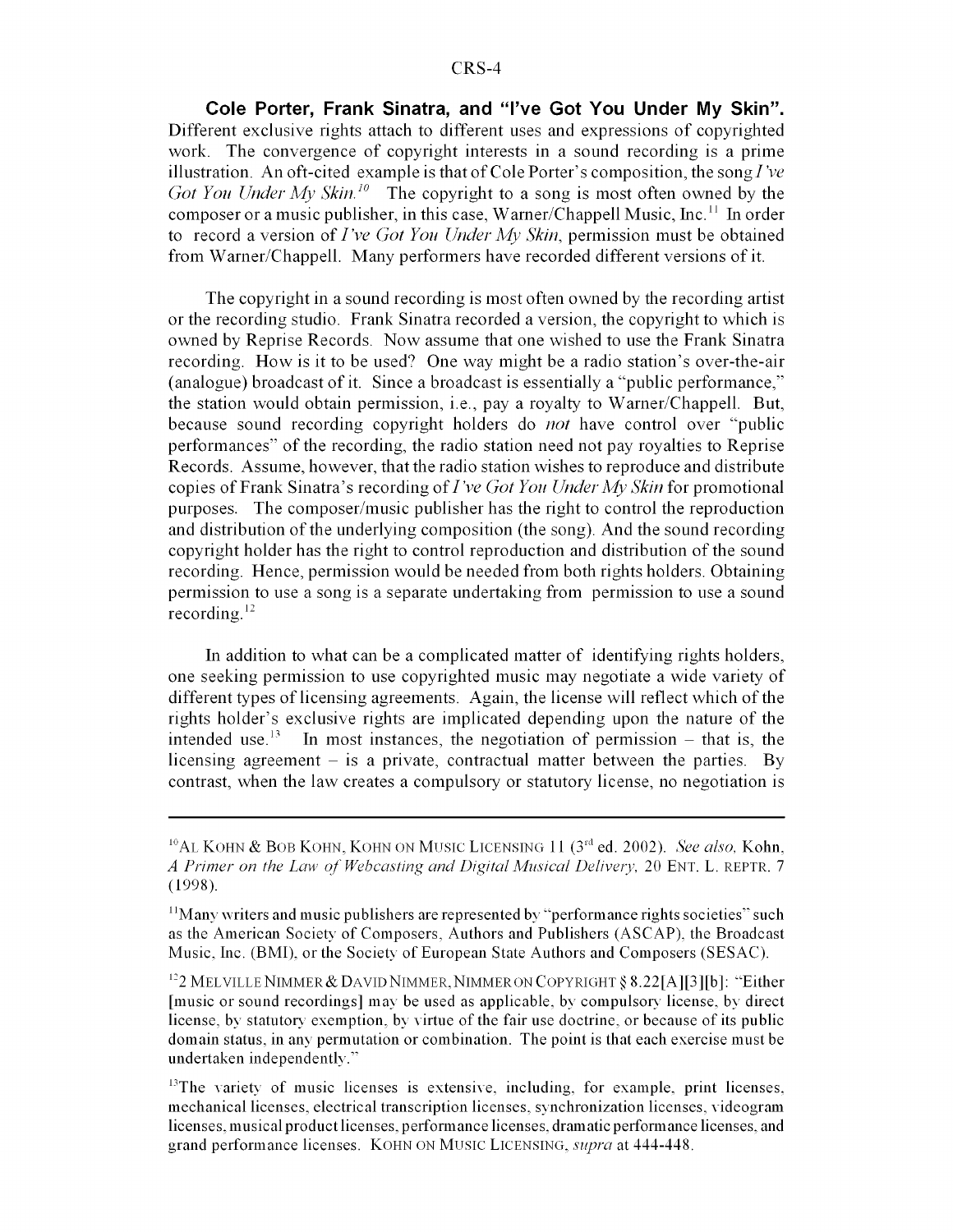necessary. The user, i.e., the licensee, simply complies with the statutory conditions to use the work and pays the statutory rate or royalty for the benefit of the rights holder.

With respect to online music delivery, however, the relative newness of both the technology and the law itself suggests the absence of an interpretative consensus among affected parties, including the courts, about the precise copyright law principles that will govern online music transmission.

#### **Statutory licenses for public performance of digital audio transmissions under 17 U.S.C. §§ 114, 112. and 115.**

**Statutory Licensing for Performance Rights for Digital Audio Transmissions, 17 U.S.C. § 114.** When Congress adopted the DPRA in 1995, it created a new but limited public performance right for digital audio transmissions. Rather than add a broad, comprehensive new performance right similar to that enjoyed by composers, Congress created many exemptions to the performance right of sound recording owners.

Among the *exemptions* to a sound recording owner's exclusive right under 106(6), pursuant to § 114(d)(1) are:

- $\bullet$  a nonsubscription broadcast transmission, i.e., traditional over-the-air radio and television broadcasts and qualified retransmission; and
- internal transmissions by a business on or around its premises, including "onhold music" transmissions via telephone to a caller waiting for a response.<sup>14</sup>

These services are exempt from the performance right and do not need to obtain a license to pay royalties for digital transmissions.

Congress also provided for statutory licensing for some, but not all, digital transmissions.<sup>15</sup> The nature of the digital public performance right requires the licensing parties to distinguish between "subscription" and "interactive" digital transmissions. Subscription services involve controlled transmissions that are limited to paid recipients, while an interactive service enables a member of the public to request a particular sound recording.'<sup>6</sup>

The legislative history of the DPRA expresses congressional concern that interactive services had the greatest potential to impact traditional record sales.

<sup>&</sup>lt;sup>14</sup>17 U.S.C. § 114(d)(1)(C)(iv). S.Rept. 104-128, 104<sup>th</sup> Congress, 1<sup>st</sup> Sess. 23 (1995). *See,* 2 NIMMER ON COPYRIGHT § 8.22[B][3].

 $^{15}$ 17 U.S.C. § 114(d)(2), (f).

<sup>&</sup>lt;sup>16</sup>17 U.S.C. § 114(j)(7) & (14). Although subscription and interactive services may be related, some guidelines for determining what a service is are established by the statute. The ability of an individual to request that a particular sound recording be performed for the public at large, for example, or for members of a subscription service, does not render it an interactive one if the song is not performed within one hour of the request.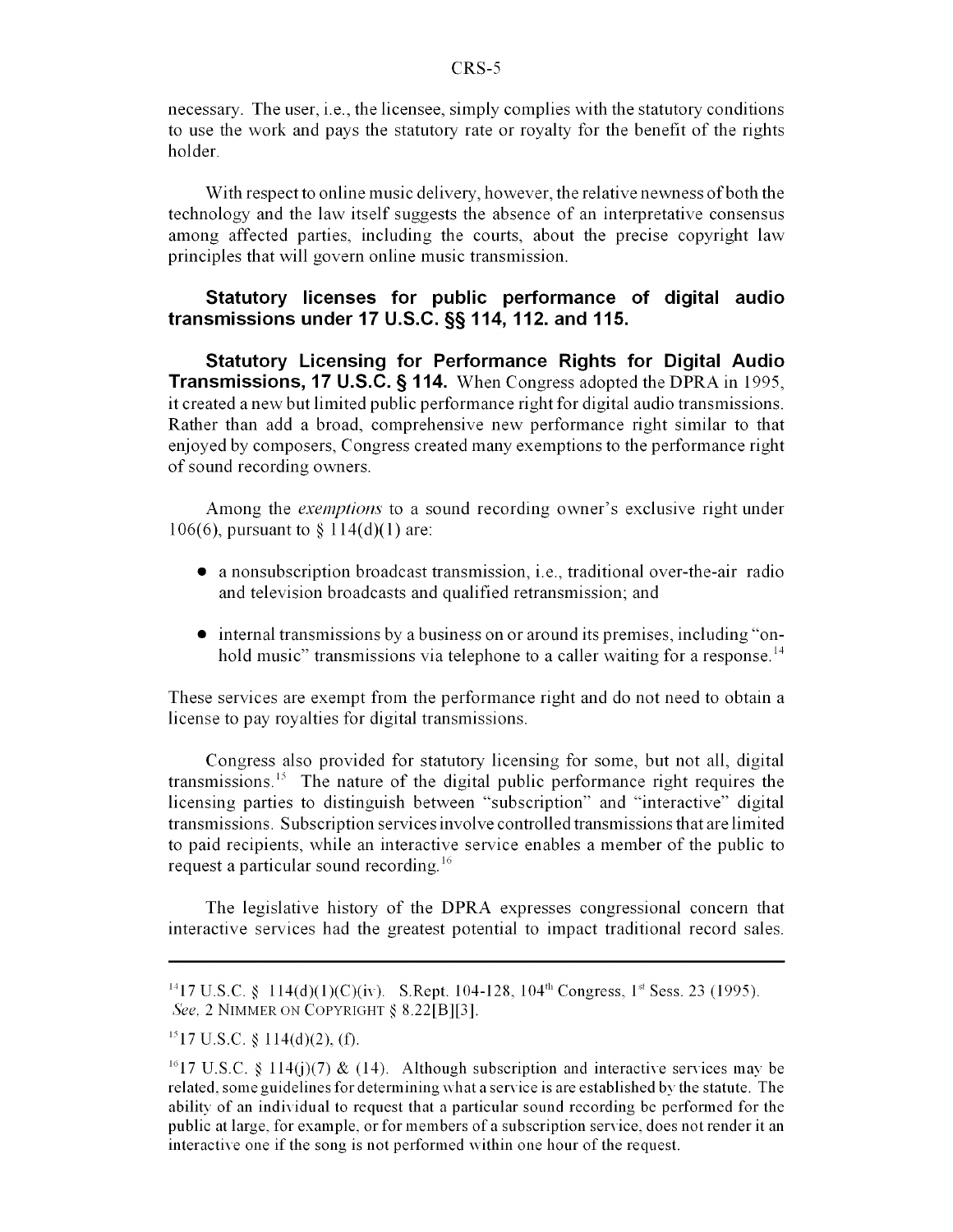Therefore, copyright owners have the exclusive right to control the performance of their work on interactive media through negotiated contracts.<sup>17</sup> Thus, subscription transmissions may qualify for compulsory licensing, but interactive subscription services must be "voluntarily licensed."<sup>18</sup>

**Statutory license for webcasting: eligible nonsubscription and subscription transmissions.** Webcasters whose activities are not exempt under **§** 114(d), and are likewise nonsubscription and noninteractive, may qualify for a statutory, *i.e.,* a compulsory, license. They are referred to as "eligible nonsubscription transmissions."<sup>19</sup>

Unless a subscription service is exempt from the public performance right, it too may qualify for a statutory license if detailed requirements are complied with. Among the requirements for a subscription service's statutory license is adherence to the "sound recording performance complement."<sup>20</sup> The sound recording performance complement is a complex protocol, adapted from traditional radio broadcast practice, which limits the number of selections a subscription service can play from any one phonorecord by the same featured artist. The goal of the protocol is to prevent a pre-announced play schedule that facilitates copying of albums, or the work of individual performers, in their entirety.

**Limitation on exclusive licenses for interactive services.** Although the DPRA requires negotiated licensing for interactive services, it does limit the duration of an exclusive license for the performance of a sound recording to prevent copyright owners of the recordings from becoming monopolistic "gatekeepers" and limiting opportunities for public performances. $2<sup>1</sup>$ 

**Statutory Licensing for Ephemeral Recordings of Digital Audio Transmissions, 17 U.S.C. § 112.** Ephemeral recordings are reproductions of a work produced solely for the purpose of its transmission by an entity legally entitled to publicly perform the work. Section 114 is concerned with the public performance right for digitally transmitted sound recordings. Section 1 12 authorizes a compulsory license to enable those who webcast a sound recording to make a temporary or

<sup>&</sup>lt;sup>17</sup>S.Rept. 104-128 at 16.

 $182$  NIMMER ON COPYRIGHT § 8.22[A][1].

 $^{19}$ 17 U.S.C. § 114(j)(6) defines an "eligible nonsubscription transmission" as:

a noninteractive nonsubscription digital audio transmission not exempt under subsection  $(d)(1)$  that is made as part of a service that provides audio programming consisting, in whole or in part, of performances of sound recordings, including retransmissions of broadcast transmissions, if the primary purpose of the service is to provide to the public such audio or other entertainment programming, and the primary purpose of the service is not to sell, advertise, or promote particular products or services other than sound recordings, live concerts, or other music-related events.

 $^{20}$ 17 U.S.C. § 114(d)(2)(B)(i).

 $^{21}$ 17 U.S.C. § 114(d)(3).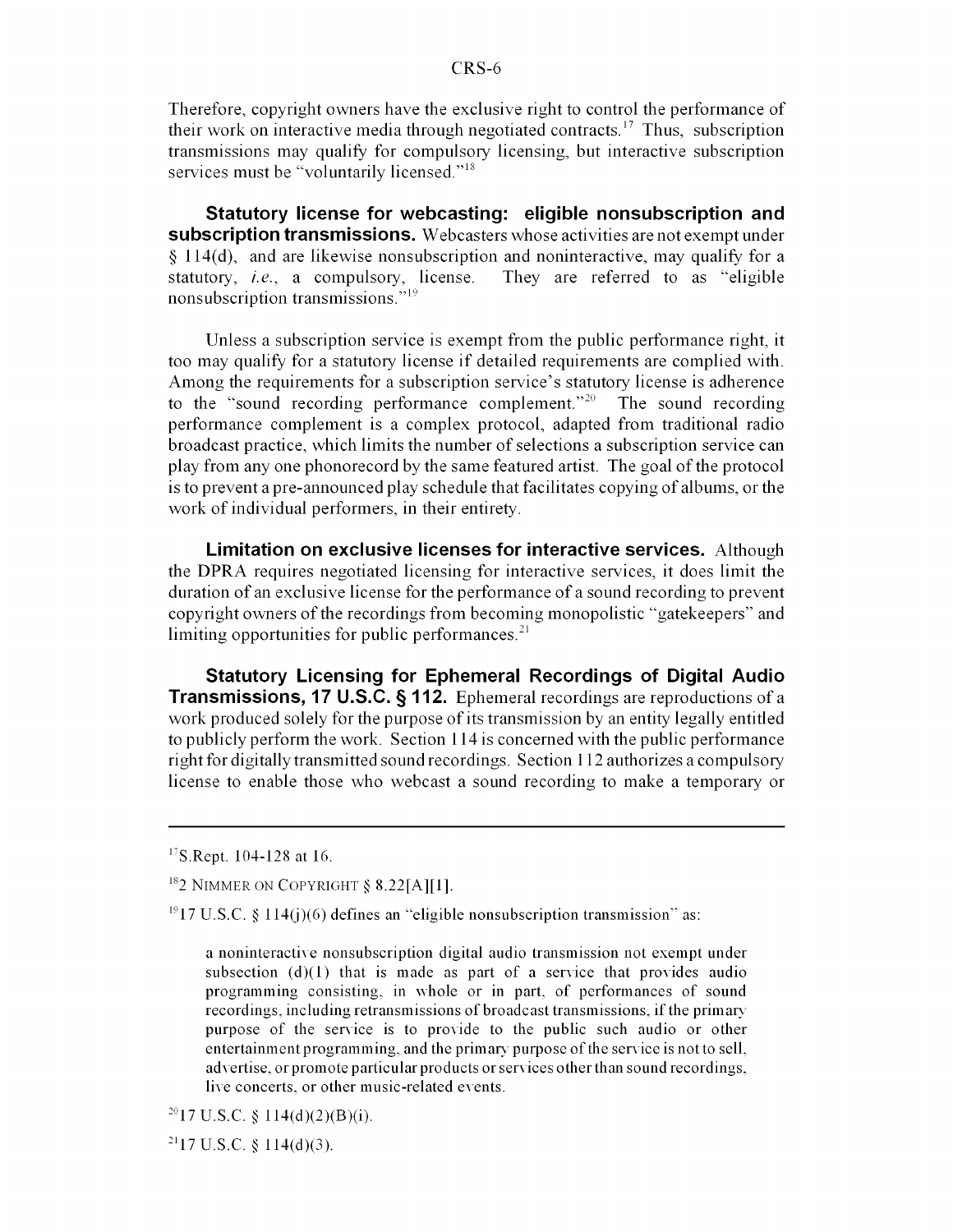"ephemeral" reproduction or copy of the recording, which is generally stored in the hard drive of computers, *i.e.,* servers, in order to facilitate the performance. Thus, a statutory license under **§** 114 applies to a public performance while the statutory license under **§** 112(e) applies to a reproduction. The latter covers only those ephemeral recordings of phonorecords used for transmissions in connection with a statutory license under  $\frac{114}{d}$  or (f).<sup>22</sup>

**Compulsory or "mechanical" licenses for reproduction and distribution rights under 17 U.S.C. § 115.** The mechanical license in copyright law was enacted in 1909 in response to a U.S. Supreme Court decision which held that "mechanical" devices such as piano rolls were *not* copies of musical compositions. Hence, to reproduce a song on a piano roll or on a phonograph record would not result in an infringement of the composer's copyright.<sup>23</sup> Acting to overturn the Court's decision, to reverse its impact on owners of copyright interests in musical compositions, and to thwart a potential music monopoly by a large manufacturer of piano rolls, Congress created the compulsory license provision that is currently embodied in 17 U.S.C. **§** 115. The license protects the composer's right to control reproductions of the work but permits the recording of a song by a thirdparty on "mechanical" media like a piano roll or record, hence the term "mechanical license."<sup>24</sup> In its present form, it essentially allows reproduction of music that may be heard with the aid of a mechanical device.<sup>25</sup> The mechanical license is validly obtained only after a song has been initially distributed publicly under the authority of the copyright owner. The license is authorized when the licensee's primary purpose is to distribute the work publicly for private use.

The **§** 115 mechanical license compensates the rights holder in the musical composition for reproduction and distribution rights; it does *not* authorize the duplication of a sound recording.<sup>26</sup> Permission to duplicate a sound recording must be obtained from whomever owns the copyright, the recording artist or record studio.

Digital Phonorecord Deliveries. In 1995, the DPRA amended §115 to include "digital phonorecord deliveries" or  $DPDs<sup>27</sup>$  DPDs were included in the mechanical

 $224$ <sup>224</sup>In any particular case, acts implicating the reproduction or performances rights must be considered separately under sections 112[e] or 114, as applicable, and any other relevant provisions under the Copyright Act." H. Comm. on the Judiciary, **105"'** Cong., SECTION-BY-SECTION ANALYSIS OF H.R. 2281 AS PASSED BY THE UNITED STATES HOUSE OF REPRESENTATIVES ON AUG. 4, 1998, 52 (Comm. Print 1998).

 $^{23}$ White-Smith Music Pub. Co. v. Apollo Co. 209 U.S. 1 (1908).

<sup>&</sup>lt;sup>24</sup>2 NIMMER ON COPYRIGHT  $$8.04[A]$ .

<sup>&</sup>lt;sup>25</sup> KOHN ON MUSIC LICENSING, *supra* at 677.

<sup>&</sup>lt;sup>26</sup>17 U.S.C. § 115(a)(1), "A person may not obtain a compulsory license for the use of the work in the making of phonorecords duplicating a sound recording fixed by another, unless (i) such sound recording was fixed lawfully: and (ii) the making of the phonorecords was authorized by the owner of copyright in the sound recording...."

<sup>&</sup>lt;sup>27</sup>A DPD is defined as "each individual delivery of a phonorecord by digital transmission of a sound recording which results in a specifically identifiable reproduction by or for any (continued...)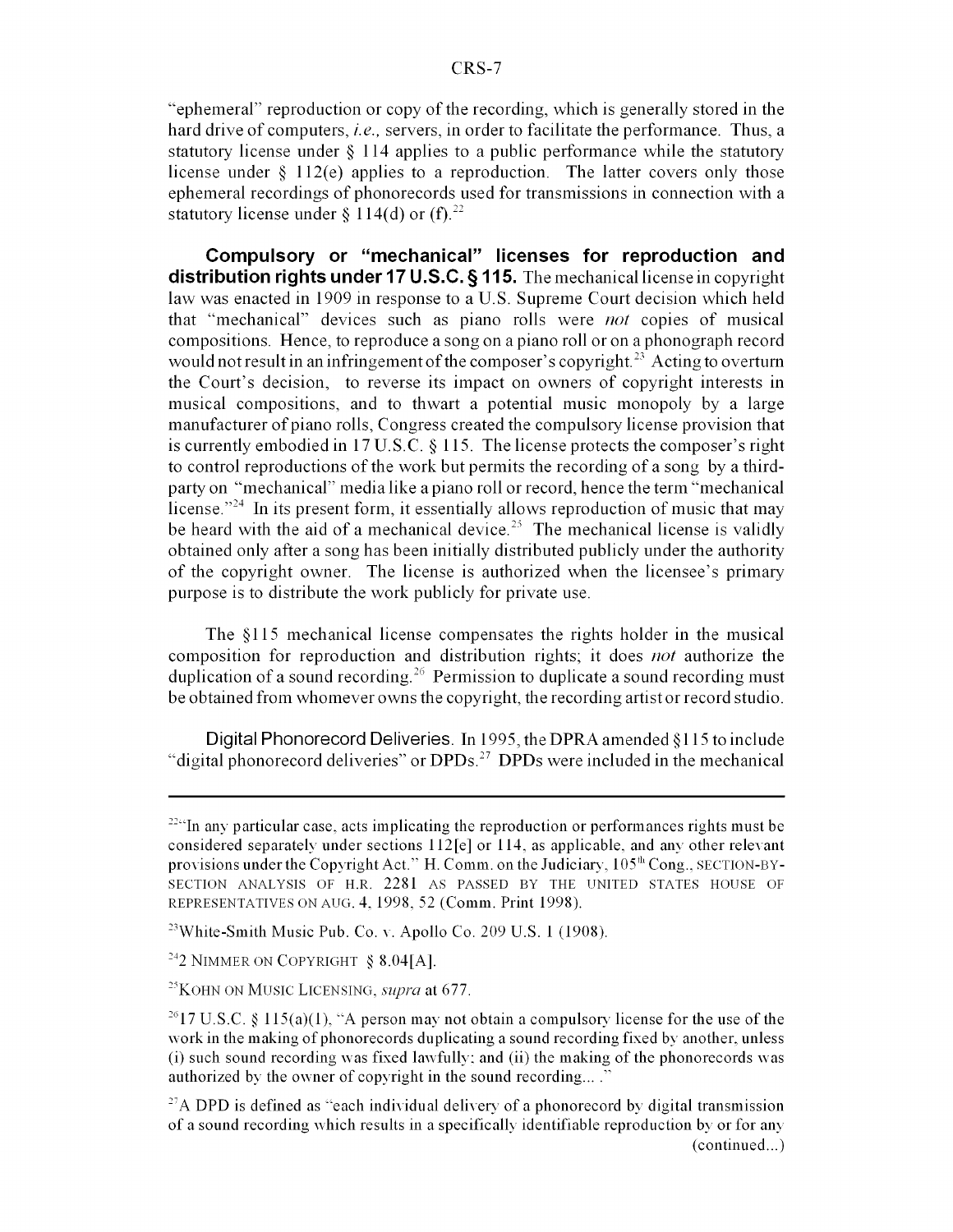license to compensate composers for an anticipated offset in revenues from record sales as songs become more frequently transmitted digitally:

Among other things, [§ 115] is intended to confirm and clarify the right of musical work and sound recording copyright owners to be protected against infringement when phonorecords embodying their works are delivered to consumers by means of transmissions rather than by means of phonorecord retail sales. The intention in extending the mechanical compulsory license to digital phonorecord deliveries is to maintain and reaffirm the mechanical rights of songwriters and music publishers as new technologies permit phonorecords to be delivered by wire or over the airwayes rather than by the traditional making and distribution of records, cassettes and CD's. The intention is not to substitute for or duplicate performance rights in musical works, but rather to maintain mechanical royalty income and performance rights income for writers and music publishers.<sup>28</sup>

Hence, a mechanical license is available: to compensate the rights holder in the musical work when the licensee makes or distributes a phonorecord of a new version of the work; to compensate the musical composition rights holder when the licensee has obtained permission from a sound recording holder to duplicate the sound recording; and, to compensate the rights holder in the musical work for a DPD transmission of the work.

To summarize, there are many copyright requirements for both permission and licensing which must be observed before music can legally be transmitted over the Internet. These include:

- $\bullet$  permission from the rights holder in the musical composition to duplicate, distribute, and/or perform the song publicly;
- permission from the rights holder in the sound recording to duplicate and distribute it and/or to perform it publicly via a digital audio transmission.

In most cases and contexts, parties will negotiate licensing agreements. However, statutory and compulsory licenses are available in limited circumstances:

- a third party may obtain a compulsory license to compensate composers/ music publishers when the licensee mechanically reproduces a song or transmits it digitally as a DPD;
- with respect to the public performance of a digitally transmitted sound recording, some transmissions are subject to a digital performance right, some are exempt, and yet others are entitled to the statutory license to compensate the sound recording rights holder.

 $27$ (...continued)

transmission recipient of a phonorecord of that sound recording, regardless of whether the digital transmission is also a public performance of the sound recording... ." 17 U.S.C.  $\S$ 115(d).

 $^{28}$ S.Rept. 104-128 at 37.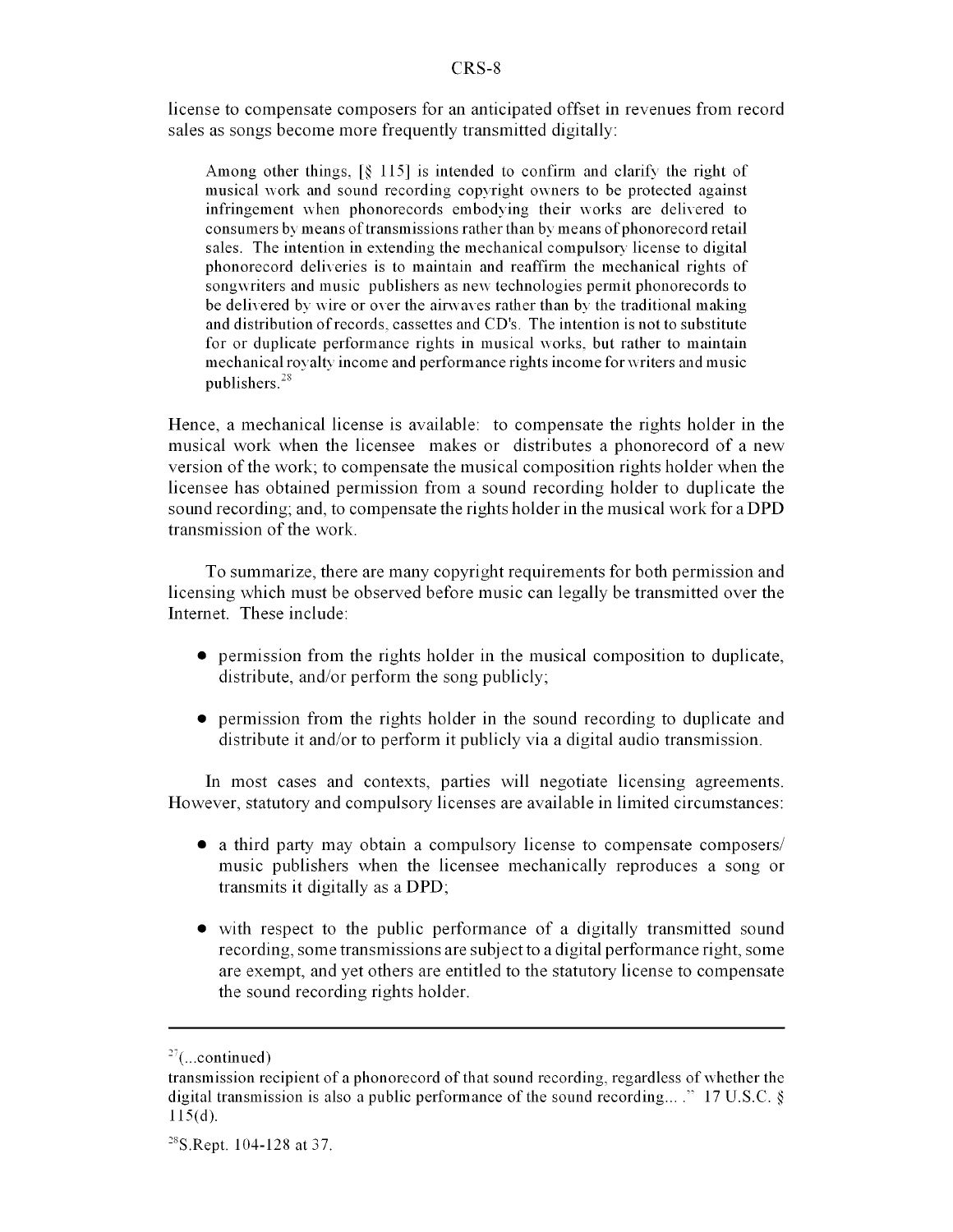**Recent and ongoing interpretations by the U.S. Copyright Office.** Recent actions and determinations by the U.S. Copyright Office illustrate the complexity of many of the legal issues affecting online music delivery, particularly with respect to the implementation of requirements under the DMCA.

**The DMCA§ 104 Report: Recommendations regarding "incidental" copies and performances.** Pursuant to § 104 of the DMCA, Congress directed the Copyright Office and the Department of Commerce to evaluate the effects of the DMCA on the development of electronic commerce and the relationship between existing and emergent technologies in connection with two provisions of the Copyright Act, §§ 109 and 117. Section 109 of the Act addresses the "first sale" doctrine, which, in essence, allows the purchaser of a traditional, *i.e.,* nondigital book, copy, or phonorecord, to dispose of it without being in violation of the copyright owner's distribution right. Section 117 of the Act sets forth exceptions to the owner's right of reproduction with respect to specific uses of a computer program.

In August of 2001, the Copyright Office issued the "DMCA Section 104 Report."<sup>29</sup> Although the Report's general conclusions are beyond the scope of this report, one of its recommendations relates directly to webcasting. The Report considers the unsettled copyright status of "incidental" or buffer copies necessitated by digital streaming. Also discussed are digital performances that are incidental to digital music downloads. Technically, discrete reproduction(s) or public performance(s) takes place in connection with streaming or a music download. The question is whether these activities should be authorized within a single grant of permission to the licensee to stream or download, or should each incidental transaction be separately licensed and compensable?

The Report analyzes the issue and recommends "that Congress enact legislation amending the Copyright Act to preclude any liability with respect to temporary buffer copies that are incidental to a licensed digital transmission of a public performance of a sound recording and any underlying musical work.<sup>330</sup> Likewise, it concludes that "no liability should result under U.S. law from a technical 'performance' that takes place in the course of a [music] download."<sup>31</sup>

The Copyright Office acknowledges the close, analogous relationship between temporary buffer copies and ephemeral copies addressed in 17 U.S.C. § 112:

As with temporary buffer copies, ephemeral recordings are made for the sole purpose of carrying out a transmission. If they are used strictly in accordance

 $^{29}$ U.S. Copyright Office, DMCA SECTION 104 REPORT: A REPORT OF THE REGISTER OF COPYRIGHTS PURSUANT TO § 104 OF THE DIGITAL MILLENNIUM COPYRIGHT ACT. (August 2001). The Report in its entirety is available on the Copyright Office's website at [http://www.copyright.gov/reports/studies/dmca/dmca\_study.html].

*<sup>3</sup>oId.* at 142-143.

*<sup>&</sup>quot;31 Jd.* at 148.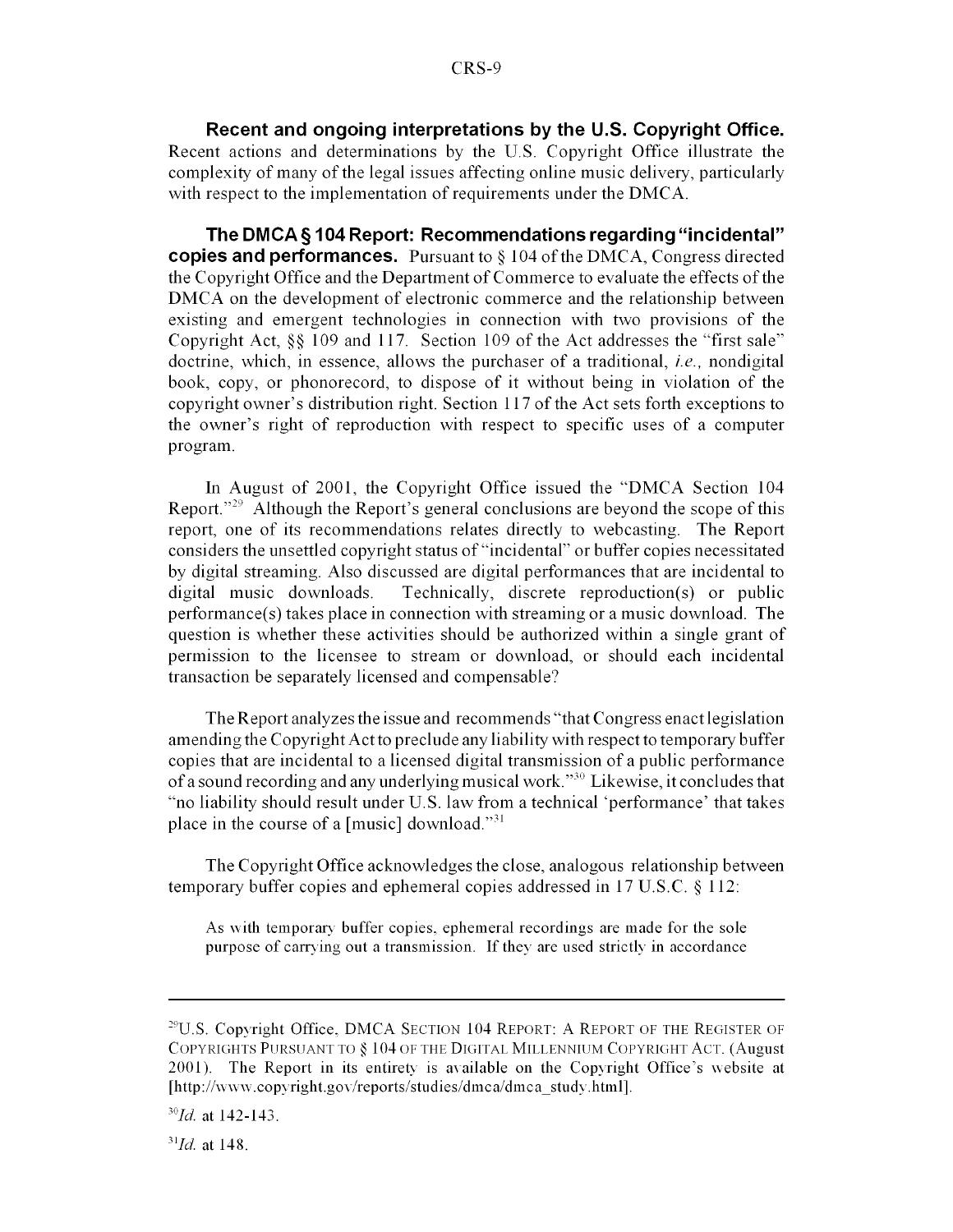with the restrictions set forth in section 112, they have no economic value independent of the public performance that they enable.<sup>32</sup>

Hence, the Office favors repeal of  $\S$  112(e) and "the adoption of an appropriatelycrafted ephemeral recording exemption."33

**Webcasting: Are radio broadcasters exempt from the digital performance right when they simultaneously stream over the Internet?** As discussed earlier, the DPRA's public performance right for digital transmissions of sound recordings *exempts* "nonsubscription broadcast transmissions."34 Radio broadcasters assert that this exemption covers FCC-licensed broadcasters who stream their radio programming over the Internet.

The question, which arose in the course of rate adjustment proceedings for the § 114 statutory license, is whether FCC-licensed broadcasters' simultaneous retransmission of radio broadcasts via the Internet are exempt from the limited sound recording performance right.

On December 11, 2000 the Copyright Office issued a final rule holding that, with the exception of over-the-air digital radio broadcasts, all other digital transmissions, including streaming over the Internet or "webcasting," *are* subject to statutory licensing under  $\frac{114(d)(2)^{35}}{2}$  Broadcasters have challenged the rule, unsuccessfully to date. $36$ 

#### **DMCA-based rulemaking relating to webcasting.**

Rulemaking to establish statutory royalty rates for public performance and ephemeral copies of digital sound recordings. The compulsory license provisions of 17 U.S.C. §§ 114 and 112 necessitate establishing statutory rates. Rates are generally set for two year periods. They are established by the Librarian of Congress in consultation with the Copyright Office. The Copyright Office consolidated the proceedings for the first two terms for post-DMCA webcasting rates, 1998-2001.

The ratemaking scheme is intended to create consensus and/or support an informed market-based rate: First, affected parties (potential licensors and licensees) are subject to a six-month period to engage in voluntary negotiations.<sup>37</sup> In the absence of consensus and if requested by a party, owners and users may submit to

<sup>&</sup>lt;sup>32</sup>*Id.* at 144. (Footnotes omitted.)

 $^{33}Id.$ , fn. 434.

 $3417$  U.S.C. § 114(d)(1)(A).

 $35$ Public Performance of Sound Recordings: Definition of a Service, 65 Fed. Reg. 77292 (December 11, 2000)(to be codified at 37 C.F.R. § 201.35). The notice is also available on the Copyright Office's web site, www.copyright.gov.

 $^{36}$ Bonneville International Corp. v. Peters, 153 F. Supp.2d 763 (E.D.Pa. 2001).

 $3717$  U.S.C. §§ 112(e), 114(f).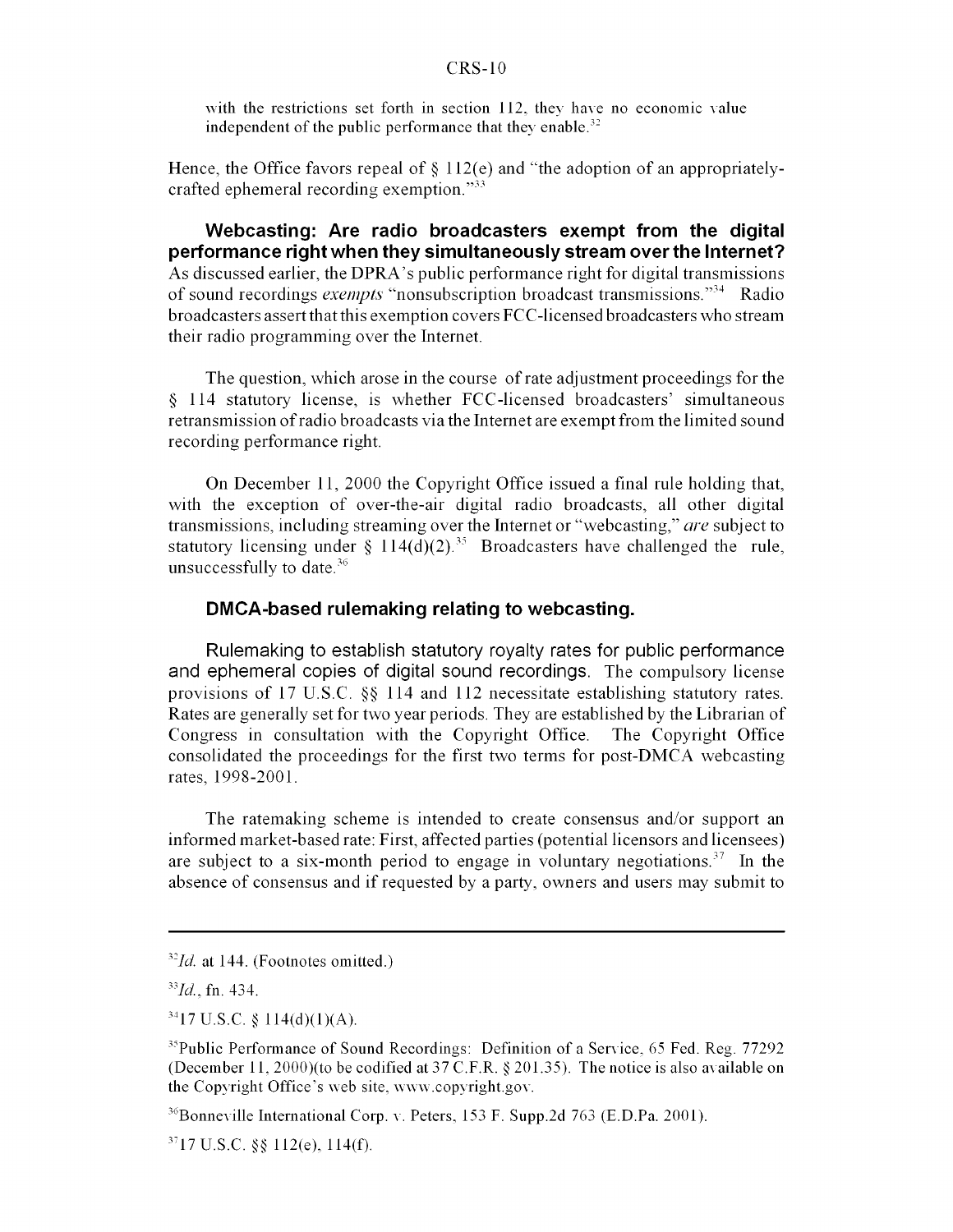and be bound by compulsory arbitration conducted pursuant to the Copyright Act.<sup>38</sup> Arbitration is an adversarial proceeding held before a three-person panel, the Copyright Arbitration Royalty Panel (CARP). If, prior to the commencement of the CARP proceedings, the parties are able to agree to an industry-wide settlement, the Librarian may adopt the proposed rate in the absence of an objection by an affected party.<sup>39</sup>

Although the Copyright Office has announced the initiation of a voluntary negotiation period for statutory royalty rates for webcasters for a future two-year cycle,  $2003-2004$ ,  $40$  rates have not yet been finalized for the previous terms, 1998-2002. Those rates were subject to a contentious arbitration before the CARP. The Report of the Copyright Arbitration Royalty Panel entitled *"In re rate setting/orf Digital Perbfrmance Right in Sound Recordings and Ephemeral Recordings"* was issued on February  $20$ ,  $2002^{41}$  On May 21, 2002, the Librarian, upon the recommendation of the Copyright Office, issued an order rejecting the CARP's proposed rates.<sup>42</sup> The Librarian will implement rates by June 20, 2002. Aggrieved parties bound by the rates may then bring suit in the U.S. Court of Appeals for the D.C. Circuit.<sup>43</sup>

Rulemaking to establish notice and record keeping requirements for public performance of digital sound recordings. The compulsory licenses created by 17 U.S.C. § § 114 and 112 also require that licensees give copyright owners notice and maintain records of use.<sup>44</sup> These requirements facilitate delivery of royalty payments to copyright owners. In February, 2002, the Copyright Office initiated a rulemaking to establish new requirements for notice and record keeping that will impact webcasters.<sup>45</sup> Statutory licensee webcasters would be required to keep and report detailed information on the sound recordings performed through "Intended Playlists." The RIAA has proposed the collection of additional information in a "Listener's Log" and "Ephemeral Phonorecord Log." Comments and feedback from webcasters indicate the absence of consensus over the appropriate

*"See,* 37 C.F.R. §§ 201.35-.36 (2001).

<sup>45</sup> Notice and Recordkeeping for Use of Sound Recordings under Statutory License, 67 Fed. Reg. (February 7, 2002), available on the Copyright Office's web site, [www.copyright.gov].

 $^{38}$ 17 U.S.C. §§ 801-803.

**<sup>337</sup>** C.F.R. **§** 251.63 (2001).

<sup>&</sup>lt;sup>40</sup>Digital Performance Right in Sound Recordings and Ephemeral Recordings, 67 Fed. Reg. 4472 (January 30, 2002), available on the Copyright Office's web site, [www.copyright.gov].

<sup>&</sup>lt;sup>41</sup>The report, in its entirety, is posted online at the U.S. Copyright Office's website at [http://www.loc.gov/copyright/carp/webcasting rates.pdf].

<sup>&</sup>lt;sup>42</sup>In the Matter of Digital Performance Right in Sound Recordings and Ephemeral Recordings, Docket No. 2000-9 CARP DTRA 1&2, available online at the U.S. Copyright Office website, [http://www.copyright.gov/carp/webcasting-rates-order.html].

<sup>&</sup>quot;3For more information on the CARP's recommendations, *see,* CRS Report RS21200, *Copyright Law: Statutory Royalty Rates for Webcasters, by Robin Jeweler (May 21, 2002).*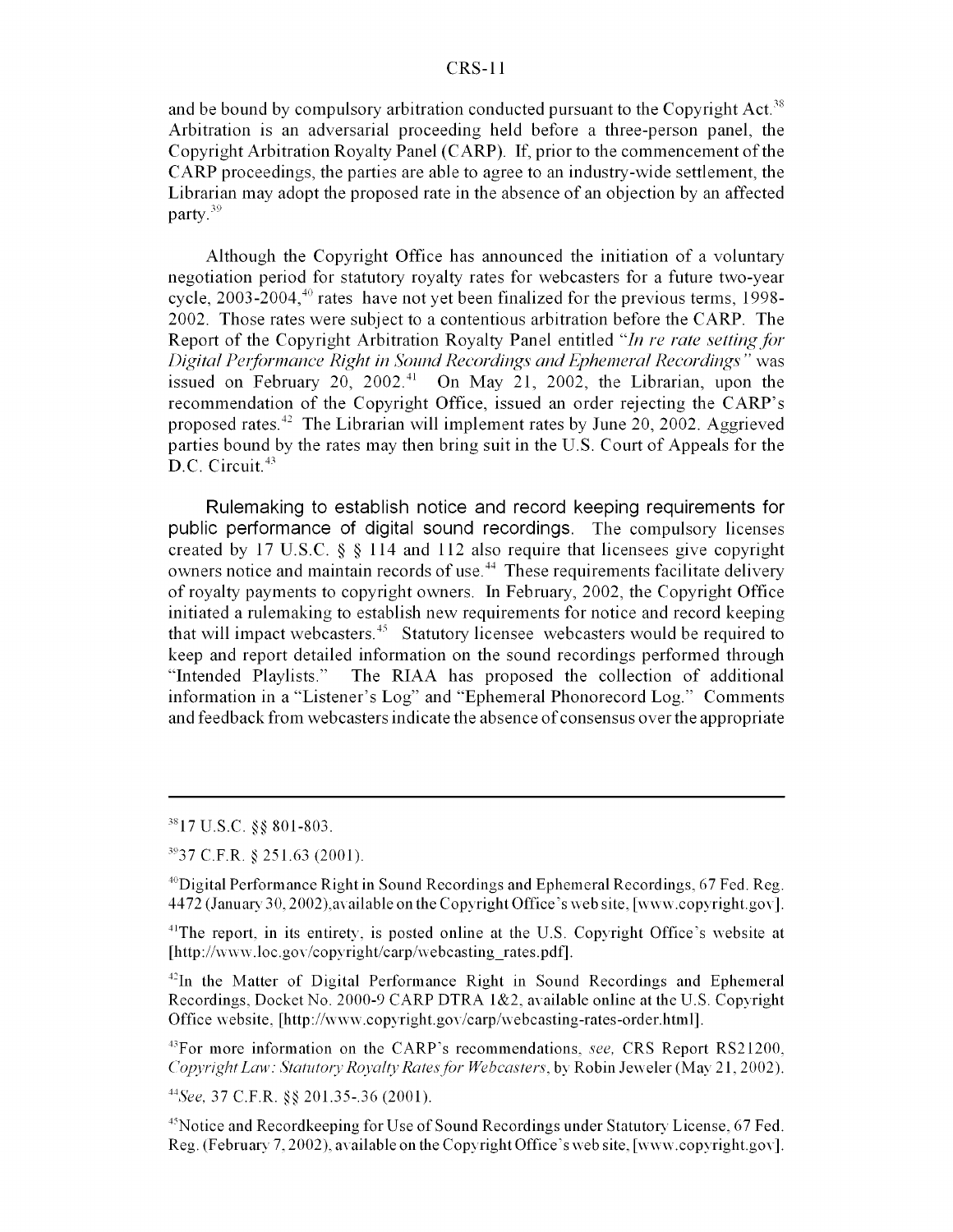level of detail and manner of record keeping. Many webcasters claim that the proposed record keeping requirements are too burdensome and impracticable. $^{46}$ 

Rulemaking to determine whether a service is interactive. On the same day as the Copyright Office issued its rule finding broadcasters *nonexempt* from the public performance right when webcasting, it denied a petition filed by the Digital Media Association (DiMA) to initiate a rulemaking to determine when an online music delivery service is "interactive."<sup>47</sup> Interactive services must conduct armslength negotiations with a sound recording copyright owner for a license before making a digital transmission that constitutes a public performance. Non-interactive services may qualify for a statutory license under  $\S$  114(d). Although the term "interactive service" is statutorily defined, $^{48}$  the Copyright Office noted that neither the statutory definition nor the legislative history "draws a bright line delineating just how much input a member of the public may have upon the basic programming of a service."<sup>49</sup> DiMA sought a rulemaking to attempt to clarify that some expression of consumer preference in audio digital transmissions will not necessarily render a service "interactive" and thus ineligible for a statutory license. The Copyright Office found that a rulemaking is not necessary or appropriate because "[i]n light of the rapidly changing business models emerging in today's digital marketplace, no rule can accurately draw the line demarcating the limits between an interactive service and a noninteractive service."<sup>50</sup>

Application of 17 U.S.C. § 115 to certain digital music services: Rulemaking to consider what constitutes an "incidental" DPD . On March 9, 2001, the Copyright Office issued a "Notice of Inquiry" requesting public comment on whether it should conduct a rulemaking on the question of what constitutes an "incidental" DPD in order to determine royalties for a mechanical license.<sup>51</sup> When Congress amended  $\S$  115 to include DPDs, it made a statutory reference to – but did not define - "incidental" DPDs. Specifically, when a Copyright Arbitration Royalty Panel (CARP) is convened to establish a statutory royalty rate for the mechanical license, it is directed to "distinguish between (i) digital phonorecord deliveries where the reproduction or distribution of a phonorecord is incidental to the transmission which constitutes the digital phonorecord delivery, and (ii) digital phonorecord deliveries in general."52

To date, establishing rates for incidental DPDs has been deferred. However, a wide variety of issues for online music delivery are implicated as the Copyright

<sup>&</sup>lt;sup>46</sup> Roundtable Reveals Wide Disagreement on Webcasting Compulsory Licensing, 64 BNA PATENT, TRADEMARK & COPYRIGHT J. 67 (May 17, 2002).

<sup>&</sup>lt;sup>47</sup>65 Fed. Reg. 77330 (Dec. 11, 2000). The notice is also available on the Copyright Office's web site at  $[$  www.copyright.gov].

 $^{48}$ 17 U.S.C. § 114(j)(4).

 $^{49}$ 65 Fed. Reg. at 77331.

*<sup>&</sup>quot; 0 1d.* at 77332.

 $5166$  Fed. Reg. 14099 (2001).

 $^{52}$ 17 U.S.C. § 115(c)(3)(D).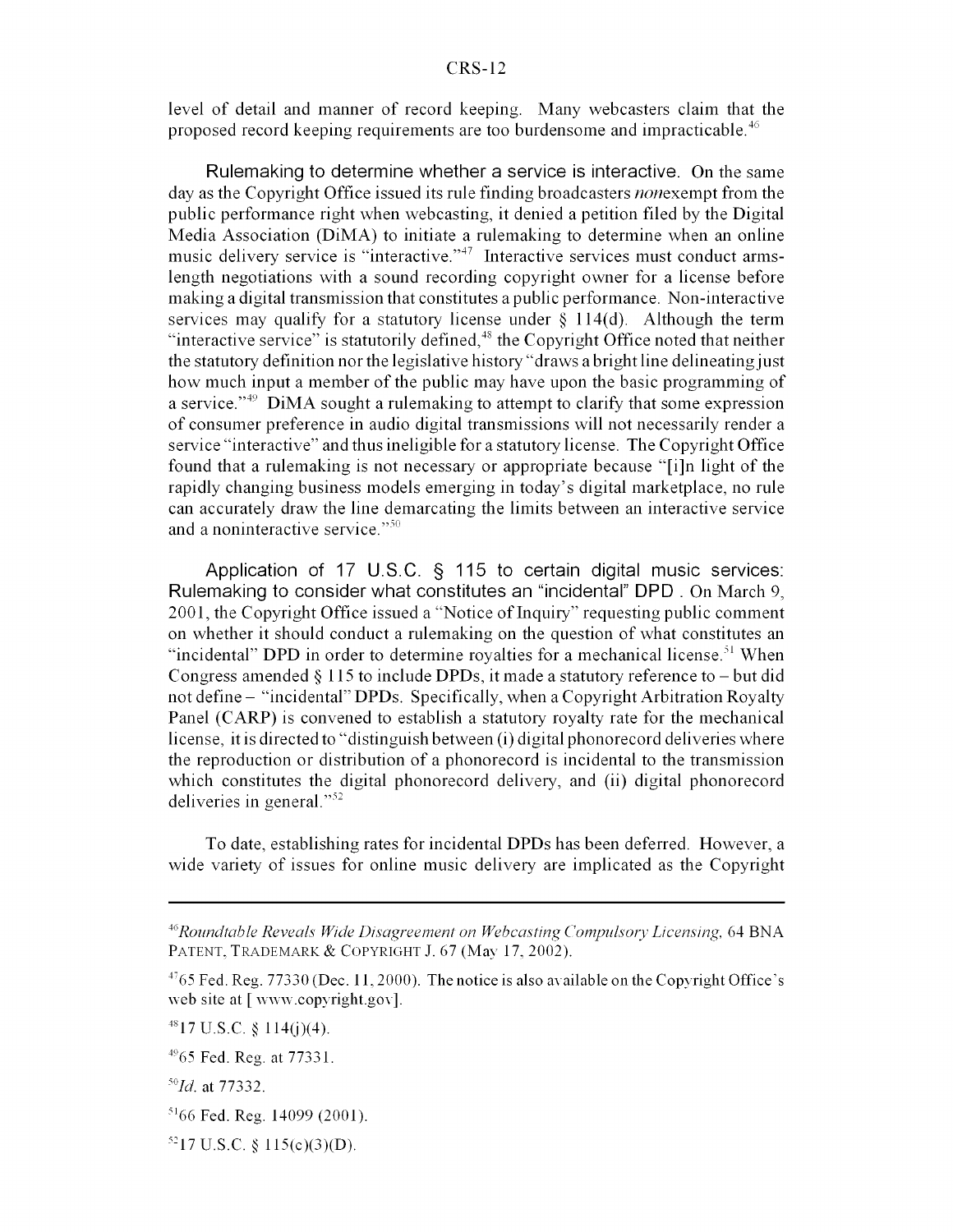Office considers how best to address the issue. Indeed, the question "what is an incidental DPD?" arguably transcends mere copyright law and enters the realm of the metaphysical. As the Copyright Office's Notice of Inquiry observes:

[T]here is considerable interest in the streaming of recorded music. Streaming necessarily involves a making of a number of copies of the musical work - or portions of the work - along the transmission path to accomplish the delivery of the work. RIAA [Recording Industry of America] and MP3.com relate that copies are made by the computer servers that deliver the musical work (variously referred to as "server," "root," "encoded," or "cache" copies), and additional copies are made by the receiving computer to better facilitate the actual performance of the work (often referred to as "buffer" copies). Some of these copies are temporary: some may not necessarily be so. Are some or all the copies of a musical work made that are necessary to stream that work incidental DPDs? If temporary copies can be categorized as incidental DPDs, what is the definition of "temporary"? Some "temporary" copies may exist for a very short period of time: others may exist for weeks. Is the concept of a "transient" copy more relevant than the concept of a "temporary" copy? If fragmented copies of a musical work are made, can each fragment, or the aggregation of the fragments of a single work, be considered an incidental DPD? If a fragmented copy can be an incidental DPD, does it make a difference in the analysis whether the copy is temporary or is permanent?  $\ldots$  <sup>53</sup>

Many parties will be affected by any resolution of the issue. RIAA, for example, seeks an interpretation of the DPD status of "On-Demand Streams"<sup>54</sup> and "Limited Downloads," $\frac{355}{100}$  asserting that they are incidental DPDs. Napster filed comments opposing RIAA's position, arguing that Congress must clarify the status of incidental DPDs, not the Copyright Office. DiMA argues that all temporary copies of a musical work that are made to stream constitute a "fair use" which should not be subject to any royalty. And, MP3.com, reiterating concerns expressed in testimony before Congress, argues that a distinction must be made between different types of streaming. In the context of its "locker"service, which permits subscribers to access music that they have previously purchased, MP3.com argues that its users have already compensated copyright rights holders when they purchased the original **CD.**

The DPD controversy leads to the broader question of *how* music royalties should be distributed over the Internet. Some argue that digital transmission on the Internet blurs the distinction between public performance and computer-driven

 $5366$  Fed. Reg. at  $14101-02$ .

<sup>54</sup> An "On-Demand Stream" is defined in the filings of the RIAA as an "on-demand, real-time transmission using streaming technology such as Real Audio, which permits users to listen to the music they want when they want and as it is transmitted to them." 66 Fed. Reg. at 14100.

 $<sup>55</sup>A$  "Limited Download" is defined in the filings of the RIAA as "an on-demand"</sup> transmission of a time-limited or other use-limited (i.e. non-permanent) download to a local storage device (e.g., the hard drive of the user's computer), using technology that causes the downloaded file to be available for listening only either during a limited time (e.g. a time certain or a time tied to ongoing subscription payments) or for a limited number of times. *Id.*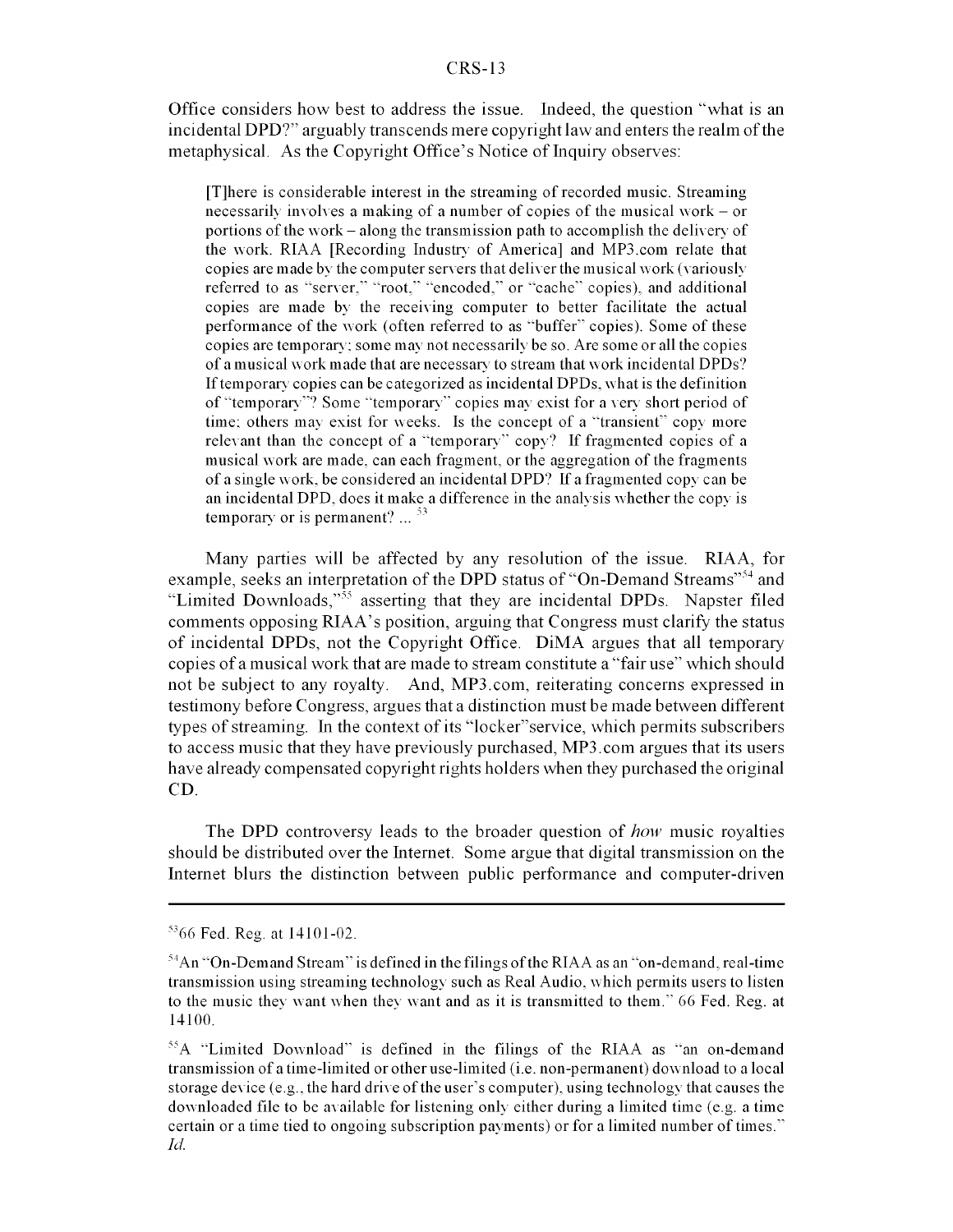reproduction. Online firms argue that royalties to compensate composers and publishers for streamed music should track traditional over-the-air broadcast and retail sales: Mechanical royalties are triggered when CDs or tapes are sold and performance royalties apply when music is broadcast or played publicly. Hence, they assert that when a consumer listens to music on the Internet (without saving it), it should constitute a performance as opposed to a reproduction; downloading a song for future use, they contend, is a reproduction.<sup>56</sup>

**Legislation introduced in the 107<sup>th</sup> Congress.** To date, only one bill has been introduced in the  $107<sup>th</sup>$  Congress that is concerned solely with online music licensing issues.

**H.R. 2724, 1 <sup>0</sup> <sup>7</sup> th Cong., 1st Sess. (2001): The "Music Online Competition Act"(MOCA).** Introduced by Representatives Cannon and Boucher, MOCA, if enacted, would streamline music licensing procedures by consolidating different aspects of copyright owners' performance and reproduction rights through the licensing processing for digital transmission of sound recordings. It addresses other aspect of online music. Among other things, it:

- amends the public performance exemption for vendors,  $17 \text{ U.S. C. }$  §  $110(7)$ , to allow music "sampling" in a retail context to promote sales to include digital audio transmission by vendors and online services;
- amends the ephemeral licensing requirements in  $\S$  112(a) to liberalize the terms for ephemeral copying;
- $\bullet$  exempts statutory public performance licensees from the ephemeral recording license requirement for digital audio transmissions used pursuant to the performance license. This provision appears to implement the Copyright Office's recommendation under the DMCA § 104 Report;
- amends 17 U.S.C. § 114(g) regarding royalty payment distributions to performers for digital audio sound recordings;
- amends 17 U.S.C. § 114(h) governing the terms under which a copyright owner who licenses a digital sound recording to an affiliate must also offer comparable licenses to the public. It would permit a licensor to require some level of digital rights management (DRM) technology by licensees, but not any particular DRM technology or electronic equipment;
- $\bullet$  amends notice and royalty setting standards for mechanical licenses under 17 U.S.C. § 115, and creates a new category of digital phonorecord deliveries, namely, "limited digital phonorecord deliveries;" and

<sup>&#</sup>x27;Jon Healy, *Net Music Services in Royal Bind; Web: Online firms say publishers 'demand for reproduction and performance royalties is holding up business, LOS ANGELES TIMES,* May 21, 2001 at CI.